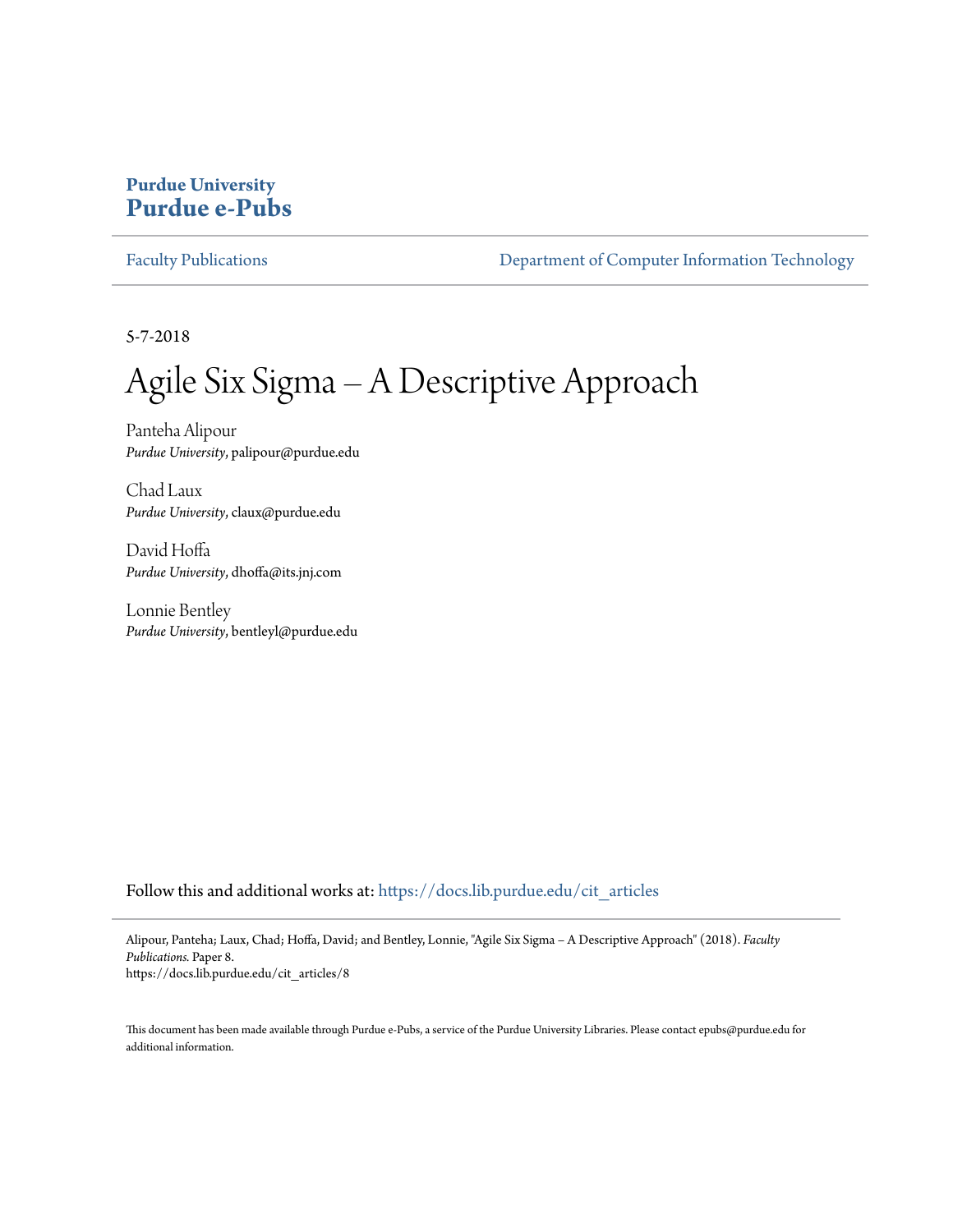## **Agile Six Sigma – A Descriptive Approach**

*Panteha Alipour Purdue University (Email: [palipour@purdue.edu](mailto:palipour@purdue.edu))) (corresponding author) Chad Laux, Purdue University (Email: [claux@purdue.edu](mailto:claux@purdue.edu)) David Hoffa, Purdue University (Email: [dhoffa@its.jnj.com](mailto:dhoffa@its.jnj.com)) Lonnie Bentley, Purdue University (Email: [bentleyl@purdue.edu](mailto:bentleyl@purdue.edu))*

#### **Abstract**

**Purpose:** Organizations are more dynamic, competitive and uncertain than in the past; therefore, they must be highly flexible in order to provide an agile condition for responsiveness to customer changes. This paper aims to explain how being Agile can improve the Six-Sigma methodology and explore how Agile and Lean Six Sigma (LSS) principles work together. We will outline the benefits of their relation with each other.

**Design/Methodologies/Approach:** This paper summarizes the previous literature on Agile, LSS, and the intersection of both disciplines, utilizing a subject matter expertise (SME) approach. The perspective of this study is based upon practitioners understanding in various manufacturing environments.

**Findings:** The paper will present the views on the benefits of using Agile and Lean Six Sigma together, leading to a discussion on how the combination of the disciplines may be taken as a step to further enhance the competitiveness of an organization. The paper will conclude with a model of integration of Agile and Lean Six Sigma, based upon a relationship matrix. The criteria for understanding the relationships will be identified through the literature.

**Practical limitations/Implications:** Comprehensively reviewing the literature, we extract criteria representing agility of an organization based upon a descriptive study research approach. A new detailed description for integrating Lean Six Sigma and Agile will be proposed.

**Originality:** Lean Six Sigma has been widely discussed, but there has been limited academic research about the implementation of Agile and Lean Six Sigma. This article contributes through demonstration the value of using Agile Six Sigma together in organizations to be more responsive to uncertainty.

**Keywords:** Lean Six Sigma, Agile, Operations Research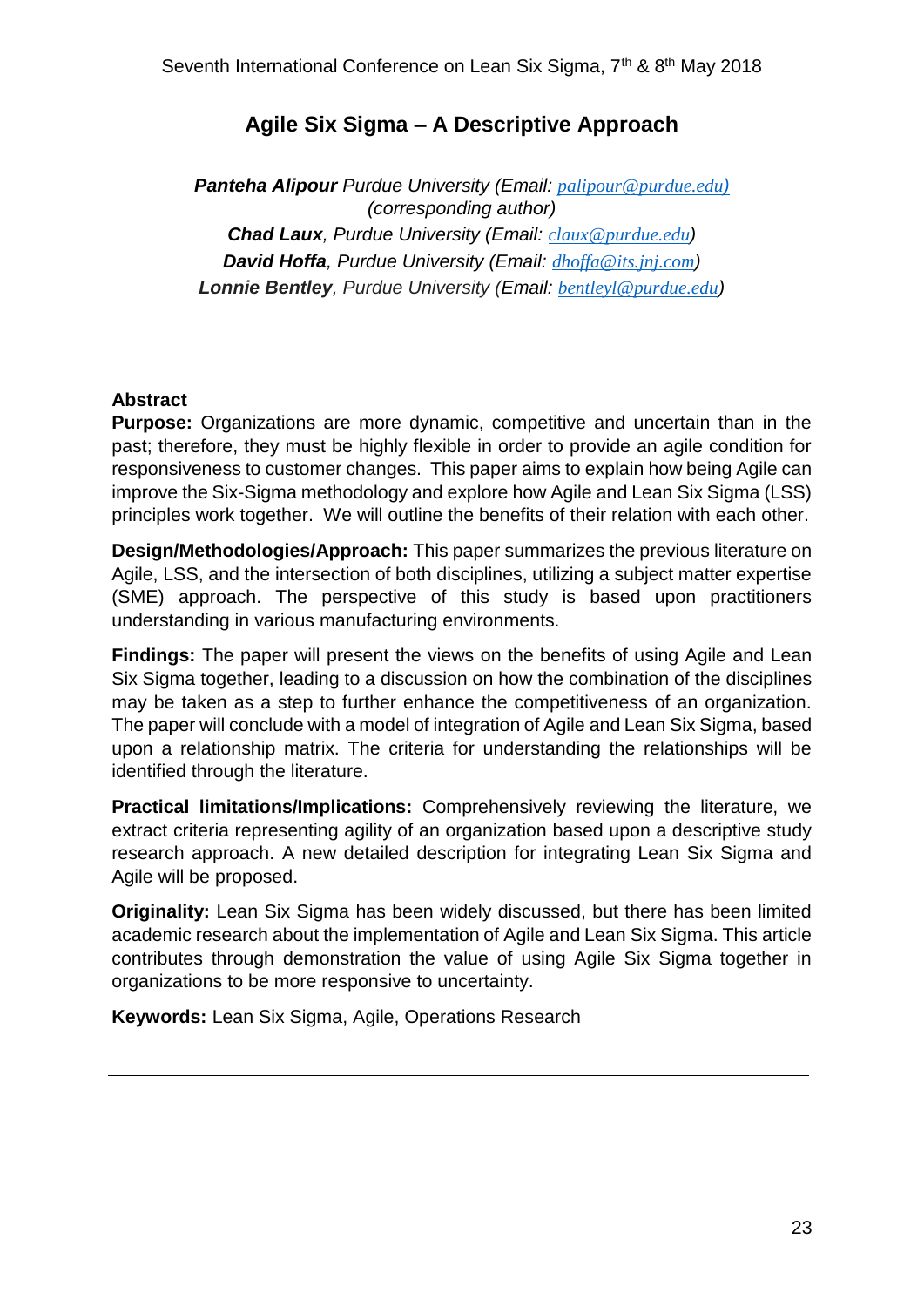#### **Introduction**

Organizations are more complex and vulnerable than in the past since they are more dynamic, exhibiting both deterministic and stochastic characteristics, and subject to both deterministic and stochastic forces over time; thus, they face more risk for disruption. Whilst the continued search for efficiency improvements is essential in a fiercely competitive marketplace, the challenge is to find ways in which vulnerability can be contained and managed (Christopher & Rutherford, n.d.).

Many scholars have highlighted how the risk of different organizations' disruption has grown and how great the consequences of catastrophes might be (Oke & Gopalakrishnan, 2009). There are many obvious sources of risk external to an organization, e.g. terrorist attacks, floods, earthquakes and the like. It is our contention that a growing source of risk lies within the organization itself and that, once recognized, that risk can be mitigated or even removed. Thus, catastrophes in organizations have renewed interest in the concept of resilience, especially as it relates to complex systems vulnerable to multiple or cascading failures (Park, Seager, Rao, Convertino, & Linkov, 2013). Although the meaning of resilience varies in different contexts, in general, resilience is understood to mean the capacity to adapt to changing conditions without catastrophic loss of form or function (Park et al., 2013).

Resilience is the 'ability of a system to return to its original (or desired state) after being disturbed. (Carvalho & Cruz Machado, n.d.). In other words, the capacity that ensures adverse shocks do not have long lasting adverse development consequences (Smith & Frankenberger, 2018). In the context of business today, a resilient organization must also be adaptable to able to face unpredictable events. Thus, for increasing the resiliency, the organization needs to be agile as well.

Agile methods have been prevailing in software development area over the last few decades, and they have proven to be fruitful for managing and operating software development projects. The Agile method may be used in other projects and industries too.

Agile software development is based on an incremental, iterative approach. Agile methodologies are open to changing requirements over time, instead of in-depth planning at the beginning of the project. These methodologies encourage constant feedback from the end users.

In Agile methodologies, leadership encourages teamwork, accountability, and face-to-face communication. Agile teams usually concentrate on fast and concise improvements in a very short time, usually daily or even hourly. They work on iterations of a product over a period of time.

In addition to being Agile, the organization may use Lean Six Sigma (LSS) principles, since sometimes Agile teams lack a strategic approach to improve the process or solve the problem. LSS is prepared for unknown and unforeseen issues for the team to understand and provides a structured approach for an organization to manage and accept its risks (Arnheiter & Maleyeff, 2005). Employing these techniques gives companies an opportunity to monitor processes in analyzing the organization's efficiency.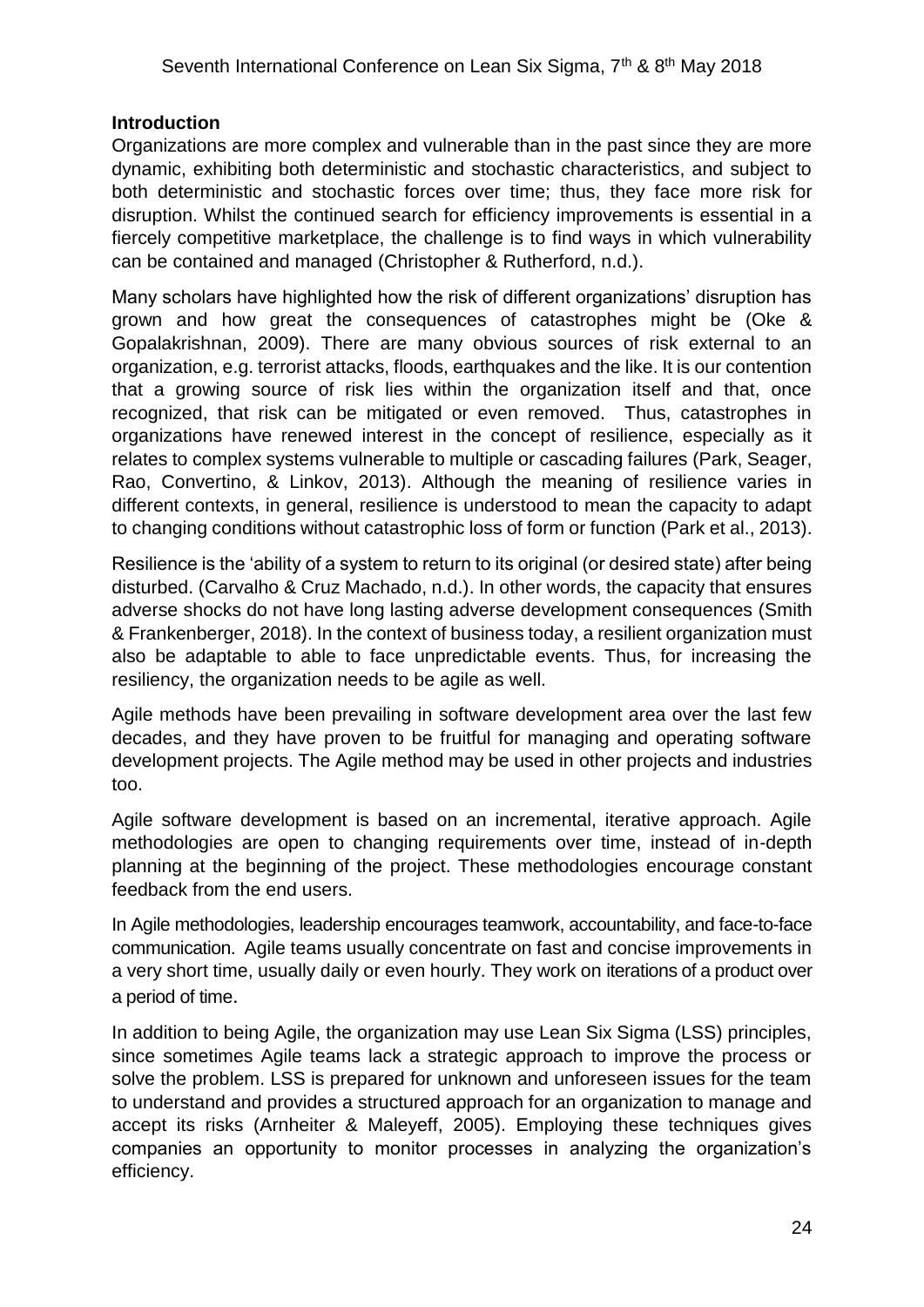#### Seventh International Conference on Lean Six Sigma, 7<sup>th</sup> & 8<sup>th</sup> May 2018

By using Six Sigma tools, the organization is assisted in capturing important information and identifying events which may contribute to the failure of specific outcomes. Six Sigma provides a set of tools and guidelines that can be used to identify future known opportunities which could result in failure for a reduction in variation in the system and improve the capability and quality of organizational processes, services, and products. Six Sigma teams apply statistical techniques to measure effectiveness, utilizing a specific approach to solve the existing problems and improve productivity and customer satisfaction. SS is most useful in identifying the deficiencies of quality in services and products. Additionally, a continuous improvement methodology, like LSS, assists leadership in managing both the operation of the organization and the inherent risk associated with it by eliminating waste and inefficiencies.

In this research paper, we will integrate Lean Six Sigma, a statistical and analytical problem-solving approach based on the DMAIC phase structure, with the Agile approach, to make the LSS method even more attractive to different organizations that might not have implemented LSS. In addition, we will bridge the gap between the two approaches and focus on the areas where both can meet and benefit from each other.

#### **What is Agile?**

Agile in software engineering is well known and many practice it. Agile is a collection of values and principles that represent a philosophy and a way of thinking about value delivery to customers and achieve better business outcomes (Sohaib, 2010).

Agile is about embracing the uncertainty of change and continuously improving organizational ability to frequently produce high-quality output. The substance of Agile is being flexible and adaptive to maximize the value of the solution that is being produced, and becoming Agile means being open to possibilities and options. Dove (1999) defined Agile as a word that is associated with cats. The author referred to the word "cat" as being Agile because it is both physically adept at movement and mentally adept at choosing useful movement appropriate for the situation. Dove (1999) believes that Agile carries with it the elements of timeliness and grace, purpose and benefit, as well as nimbleness, where speed and urgency are important.

The authors of this paper views agileness and flexibility in organizations as a continuous improvement strategy. Organizations have always had to be sufficiently agile to adjust to their changing environment, or risk ceasing to exist. One of the key differences between traditional project management and the Agile method is the amount of up-front analysis and planning.

Traditional project management calls for comprehensive planning and adherence to the plan; Agile calls for just enough planning and applies analysis, followed by responsiveness to change. The main reason being Agile has been discussed in recent years is that the environment is changing faster than it used to, and faster than most organizations are capable of matching (Fan, Xiao, & Wang, 2014)(Day, 1994). The continuous and unexpected changes may pose an unfamiliar business situation and represent a threat to organizational resilience, because the pace of change is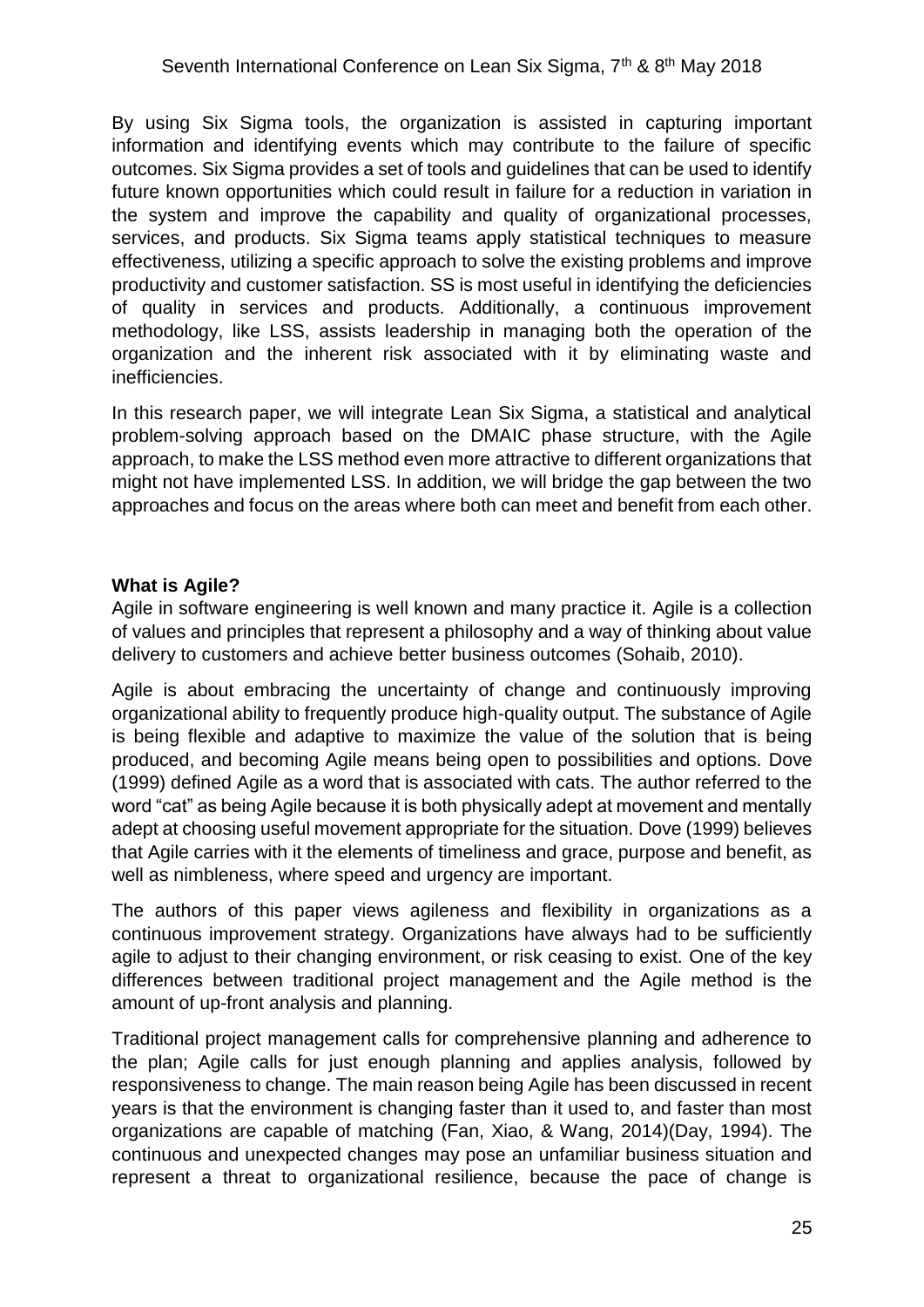accelerating and potentially outpacing the organizational capabilities. Thus, continuous improvement efforts need to be coupled with an awareness of the pervasive changes in customer choices and requirements, new product introduction, flexibility, delivery, quality, speed to market, and competitive priorities of responsiveness and wider variations in the business environment.

The authors now prefer to define Agile succinctly as the ability to manage and handle risks effectively. Our intent is to identify the competitive focus that would result from the synergistic effect of Lean Six Sigma and Agile together. *[Figure 3](#page-4-0)* presents the phases in Agile development. The phases should not happen in succession; they are flexible and always evolving, and may happen in parallel.



*Figure 3: Phases in Agile development (Sharma, Sarkar, & Gupta, n.d.).*

#### <span id="page-4-0"></span>**What are the Drivers of using Agile?**

The main driving force behind being Agile is uncertainty and instability. Although the application of Six Sigma in other sectors is growing, the majority of the publications reviewed discuss the implementation and the problems encountered within the manufacturing sectors (Tjahjono, et al. 2010). As a case of application, the manufacturing industry has tended to gradual updates and adaptations but experiences sudden changes. Manufacturing also needs adjustment and settlement in response to the prevailing market circumstances. The pressure on manufacturing, such as spreading customer choice and expectation, competitive priorities, automation, and price or cost considerations have been dictated by the market.

In order to win business competition for any company, all competitive thrusts should be considered. A prosperous company must develop the ability to explore and achieve the competitive benefit of synergy. To remain competitive, manufacturers should decrease lead times and produce products at lower cost and higher quality. Also, they have to remain proactive and innovative to be sustainable.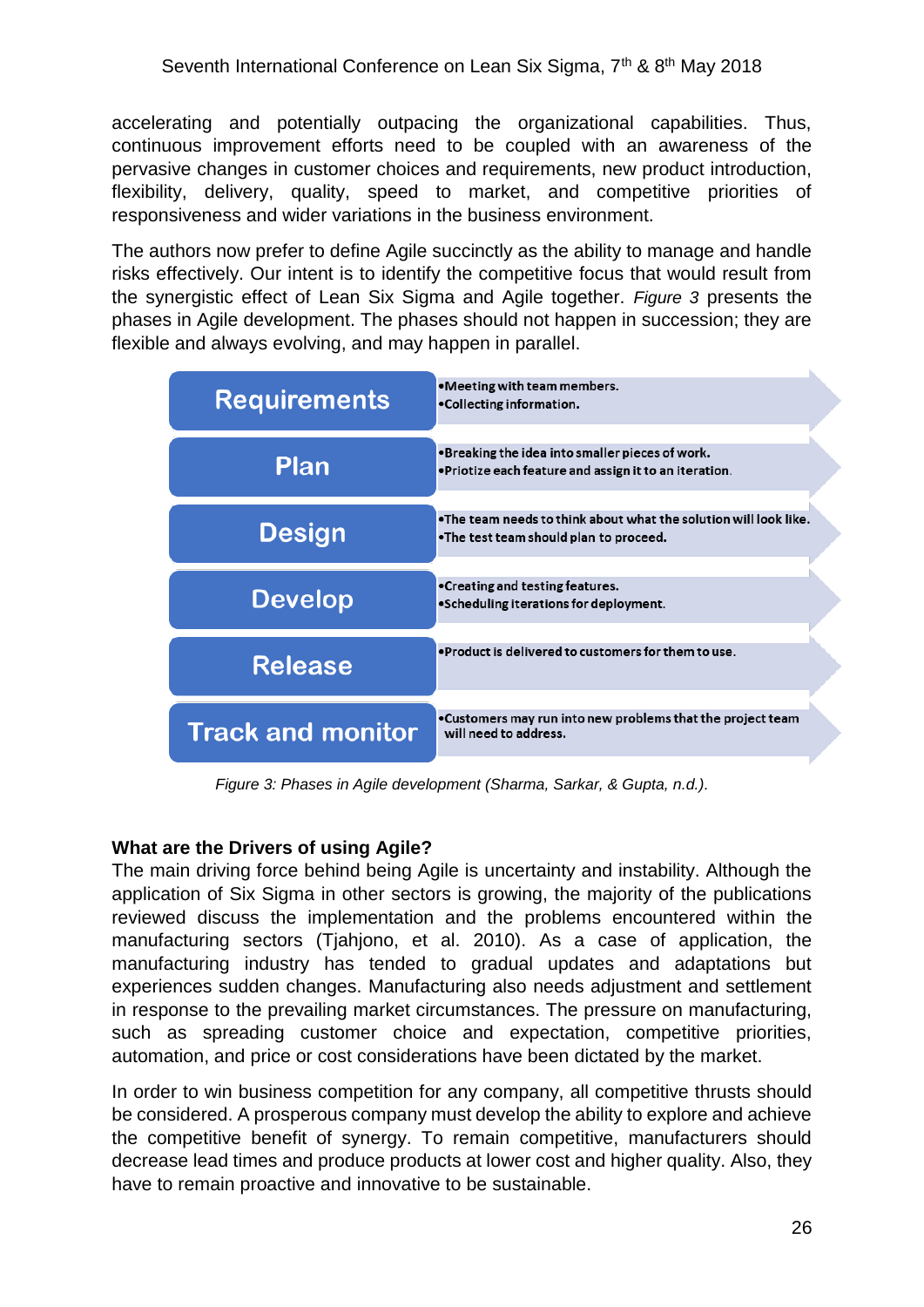Integration of all novel technologies, automated systems, business strategies, experts, scholars, data scientists, and management lies at the foundation of these competitive capability. Successful organizations must be able to forecast, adapt, and respond to sudden changes and risks using tactical initiatives to achieve strategic objectives. It is necessary to engage in creatively initiating change and to become adept in it. Survivors of the current competitive storm are those organizations that use their proficiency in adapting to change as a lever to outperform their competitors.

#### **What is Agile Manufacturing?**

Agile Manufacturing is a recently generalized idea that has been thought of as the 21<sup>st</sup>century manufacturing model. A group of researchers in Iacocca Institute in Lehigh University (P.T. Kidd, 1996) brought a concept of Agile to manufacturing. There are not many case studies of teams using Agile for things outside of software, but there are a couple examples (Gehani, 1995) (Paul T. Kidd & T., 1994). Agile manufacturing has been defined with respect to the Agile enterprise, products, workforce, capabilities, and the environment that gives impetus to the development of Agile paradigm. The main points of the definitions of various authors may be summarized as follows.

Goldaman et al. (1993) explored the impacts of technological innovations and organizational innovations on the competitiveness of manufacturing enterprises by considering the emergence of the highly-responsive and Agile manufacturing enterprise. They concluded that the key to being Agile in a manufacturing enterprise is a more flexible approach to inter-firm cooperation and the development of the creative skills of the management and the workforce. At the end, Goldaman et al. (1993) found that products and services with high information and value-adding content, being responsive to social and environmental alternations, and being responsive to change and uncertainty play an important role in the Agile concept.

Goldaman et al. (1993) also explained how companies are attempting to be Agile through more efficient manufacturing process development by describing a benchmark study at leading companies in the communications, defense, medical products, and computer industries. Goldaman et al. (1993) believed highly customized, high quality product is one of the main points of Agile.

Burgess (1994) considered the new and evolving concept of Agile manufacturing and its ability to adapt to a major organizational change through a stage model. The author emphasized a synthesis of diverse technologies such as Business Process Redesign (BPR) and Business Network Redesign (BNR).

Gehani (1995) stated Agile is a dynamic concept which has the ability to grow businesses in competitive and unpredictable markets by responding quickly to changes driven by a customer-based valuing services and products.

In terms of outcomes, Yusuf, Sarhadi, & Gunasekaran, (1999) claimed that an Agile organization can quickly satisfy customer orders; it may frequently introduce new products in a timely manner, and can even get in and out of its strategic alliances speedily. However, a further insight into Agile could be gained by looking at the specific and operational issues.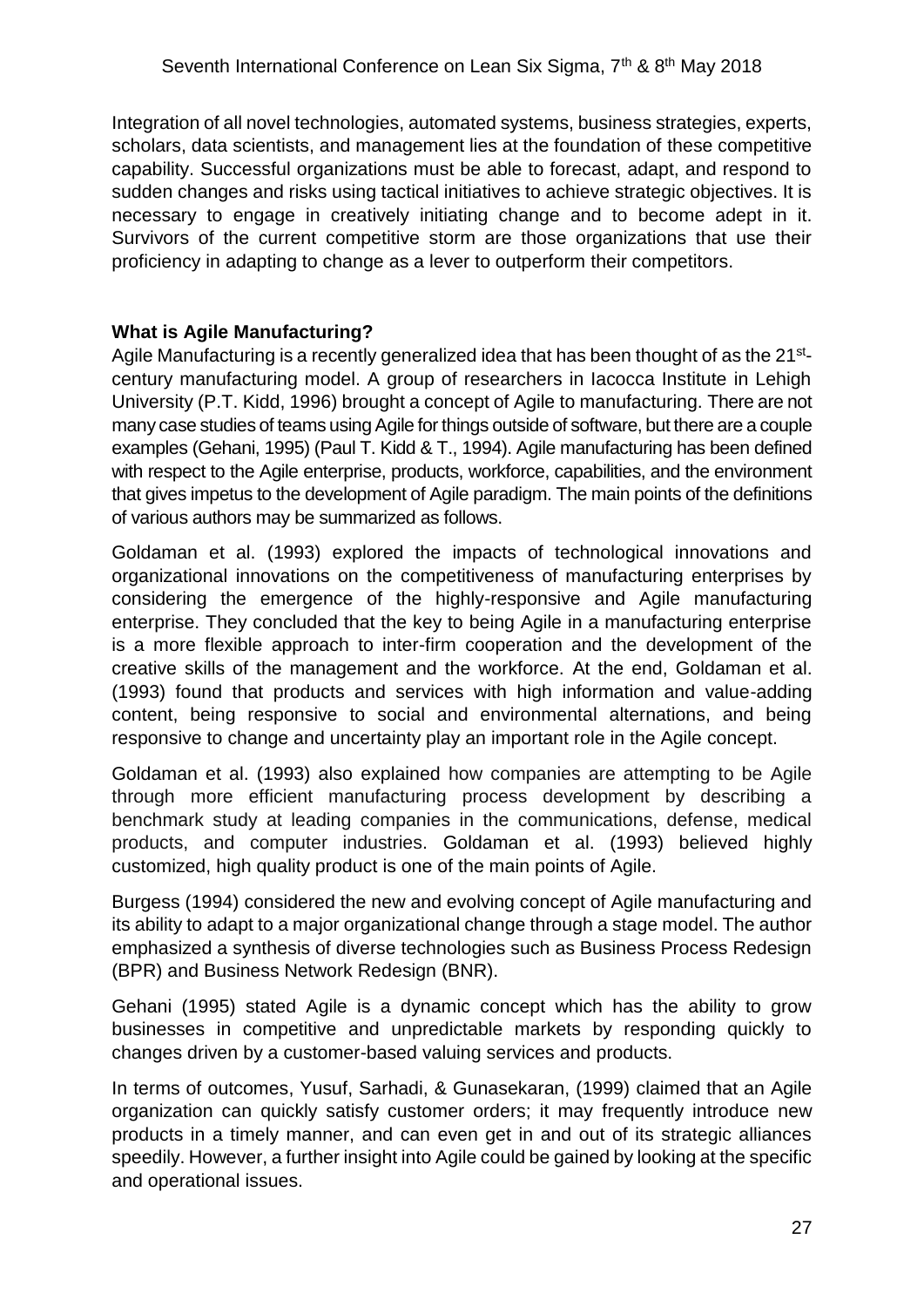Based on the explorations of Paul T. Kidd & T. (1994), Agile may be defined as the synthesis of a number of enterprises that each have some core skills or capacities which they bring to joint operation, thus enabling the cooperative enterprises to adapt and respond quickly to changing customer requirements. They go on to say that Agile is much more than the speed of doing things and flexibility for a response: being Agile requires a massive structure and infrastructure change because it includes the synthesis of the developed and well-known technologies and methods of manufacturing, such as LSS.

A fairly specific and concise definition of being agile has been proposed by (Kumar, Motwani, & Seidman, n.d.), which is the ability to accelerate the activities on the critical path and time-based competitiveness.

Goldman and Nagel (1993) confirmed that Agile mutually corresponds with Lean Manufacturing, Six Sigma, Computer Integrated Manufacturing (CIM), Total Quality Management (TQM), Employee Empowerment and Optimized Production Technology (OPT). They contended Agile manufacturing reconciles all flexible production technologies, with lessons learned from quality management, Six Sigma and Lean production management.

#### **The Lean Six Sigma methodology**

Six Sigma was developed by the Motorola Corporation in 1986 and aims to improve quality by identifying and correcting the causes of variation. The Six Sigma method has two major perspectives: business and statistical. Linderman, Schroeder, Zaheer, & Choo, (2003) discuss the Six-Sigma method from a statistical, probabilistic, and quantitative point of view. From the statistical point of view, the Six Sigma approach attempts to drive unacceptable outcomes to six standard deviations (represented by the Greek letter sigma) from the mean, or 3.4 defects per million opportunities, or a success rate of 99.9997%.

If a process is operating at three sigma from the mean, interpreted as achieving a success rate of 93% or 66,800 defects per million opportunities, that process requires correction. Therefore, the six-sigma method is a very rigorous quality control concept, where many organizations struggle to improve past the three-sigma level. Figure 2 illustrates the difference between two, three, four, five and six Sigma.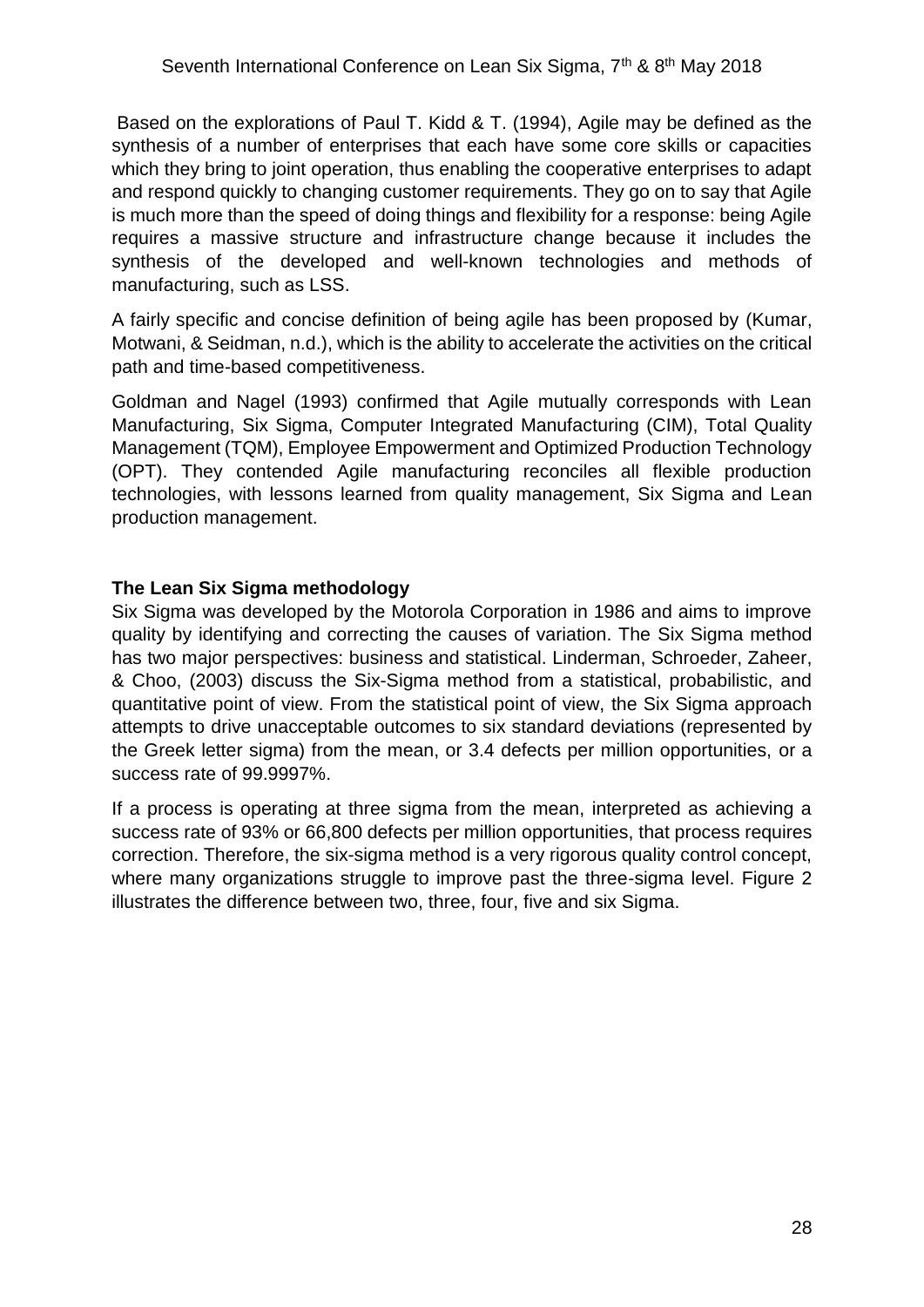

*Figure 4: The Difference between Three, Four, Five and Six Sigma.*

From the business viewpoint, Six Sigma is defined as a "business strategy used to improve business profitability, to improve the effectiveness and efficiency of all operations to meet or exceed customer's needs and expectations" (Antony & Banuelas, 2002). The Six Sigma approach, first applied in manufacturing operations, rapidly expanded to other functional areas because Six Sigma helps to handle competition, which has increased considerably in today's business world. Particularly, Six Sigma helps because it enables organizations to achieve improved quality and reduced costs, resulting in greater customer satisfaction and loyalty.

Six Sigma brings structure to process improvement by guiding the initiative through a five-stage cycle of define-measure-analyze-improve-control (DMAIC) (Figure 3) (Andersson, Eriksson, & Torstensson, n.d.). Each stage has a number of key processes and techniques, such as to define and measure the process, project boundaries and requirements of the customers, develop a data collection plan, determine and control process variation, and implement the improvements using statistical process control and design of experiments, to name a few.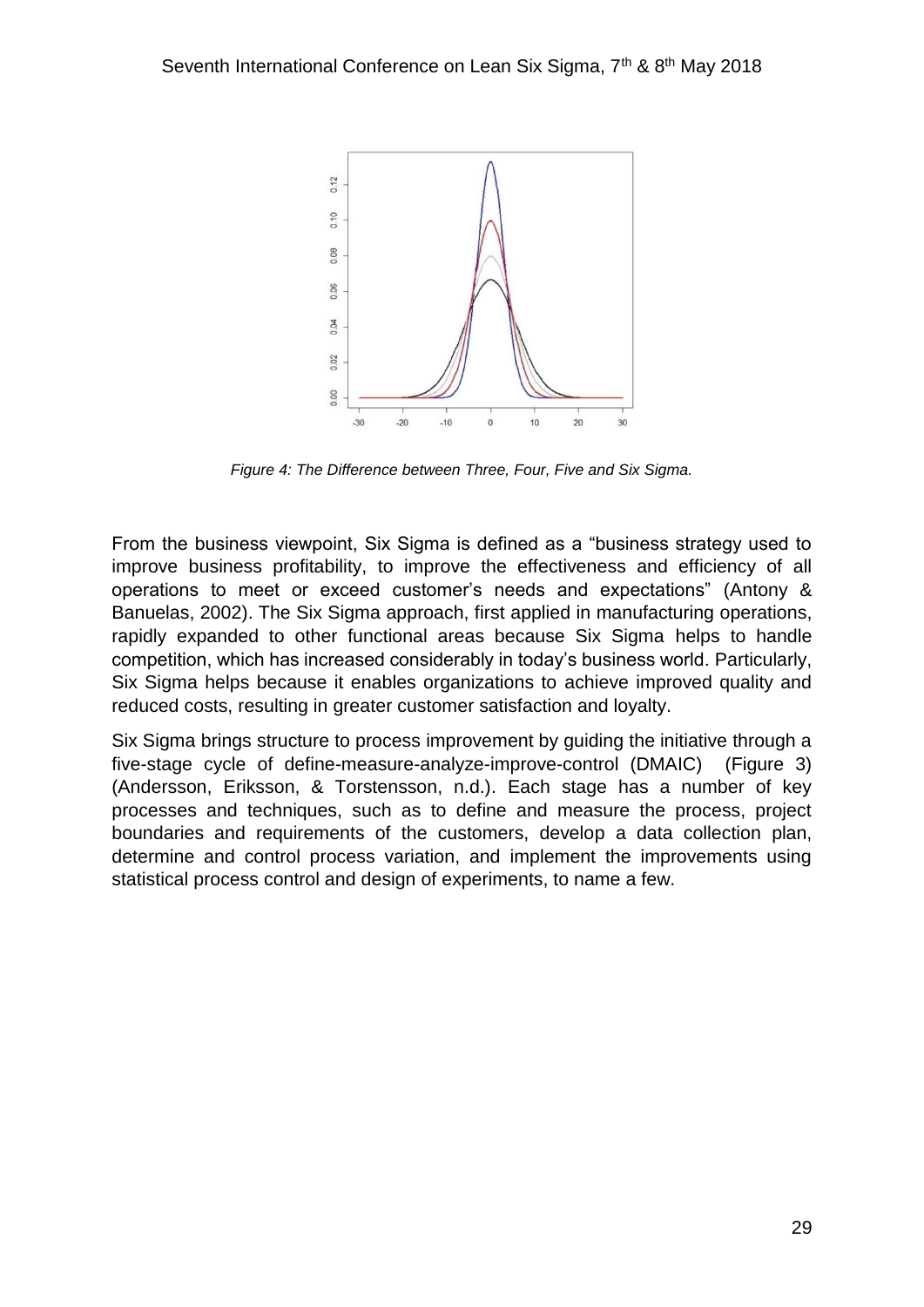

*Figure 5: The DMAIC cycle.*

In the Toyota Production System, commonly referred to as Lean or Lean Manufacturing, specific types of manufacturing was test hat absorb personnel, resources, or time, but do not add value to the overall process or to the end user of the service or product, are eliminated. Seven wastes have been identified: (1) overproduction, (2) defects, (3) inventory, (4) over processing, (5) transportation, (6) waiting, and (7) motion (Pepper & Spedding, n.d.). Lean is a process that continually decreases these wastes and improves workflow to produce a high-value product or service.

The successful application of Lean and Six Sigma is not limited to manufacturing, having been applied to service industries and governmental operations (Quinn, Lemay, Larsen, & Johnson, n.d.) (Van Der Aalst, Rosa, Flávia, & Santoro, n.d.) (Birchall, Chanaron, Tovstiga, & Hillenbrand, 2011) (George, n.d.). Whereas Lean focuses on reducing process waste, and Six Sigma focuses on reducing process variation, these approaches are often complementary, which has led to merging them into a single strategy, the Lean Six Sigma methodology (Cucoranu, Parwani, & Pantanowitz, 2014).

#### **The relation of Lean Six Sigma and Agile**

The relation of Lean Six Sigma and Agile aims to target every type of opportunity for improvement within an organization. Agile complements Lean Six Sigma philosophies by providing responsiveness and adaptableness. Whereas Lean Six Sigma focuses project work on the identified variation from the proposed standard, this does not necessarily focus on customer requirements, instead sometimes focusing on costreductions which may lose sight of the customer, if not implemented alongside Agile.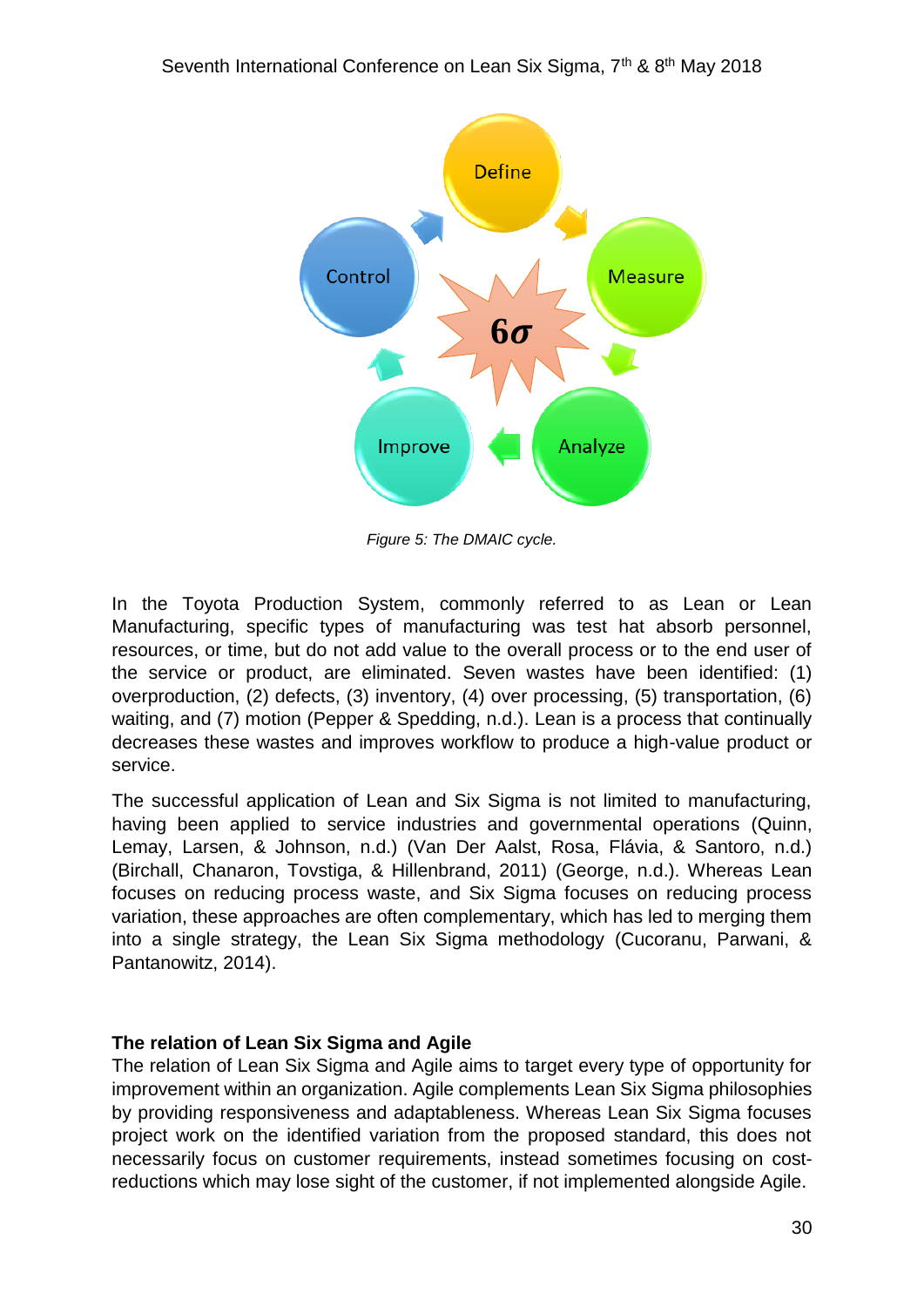Both approaches have the same objective function, which is achieving high quality. This is a crucial concept for the integration of the two improvement approaches, as a balance needs to be achieved between them. Moving extremely toward the Lean Six Sigma direction, increases the risk of being too rigid in responses to the market (lean) and subsequently impacting value creation. Also, focusing too much on decreasing variation beyond the requirements of the customer, and therefore wasting unimportant resources in the pursuit of minimal variation (six sigma) (Pepper & Spedding, n.d.). The other extreme is to focus on being too Agile and it is too expensive for the organization and the additional costs associated with risk abatement will be significant (Tan et al., 2008).

The balance lies in creating sufficient value from the customer's viewpoint while reducing variation to acceptable levels, so as to reduce costs incurred and maintain or grow market share, while at the same time being responsive to changes to the system.

[Table 7](#page-9-0) presents the usability of SWOT, which is a strategic analysis for Strengths, Weaknesses, Opportunities and Threats in the form of a matrix. Anthony (2011) gathered a precise review on Six Sigma and provided a SWOT analysis. We considered Agile, as well, and developed a novel SWOT matrix that considers both Agile and Lean Six Sigma in one matrix to present how these approaches relate to each other.

| <b>Strengths</b>     |              |                                                                       | <b>Weaknesses</b> |              |                                                                                                            |
|----------------------|--------------|-----------------------------------------------------------------------|-------------------|--------------|------------------------------------------------------------------------------------------------------------|
| <b>Agile</b>         | <b>LSS</b>   |                                                                       | <b>Agile</b>      | <b>LSS</b>   |                                                                                                            |
|                      |              | <b>Customers are heard.</b>                                           |                   |              | Team members need to<br>be highly qualified and<br>brilliant to<br><b>SUCCESS</b><br>using its principles. |
| ✓                    |              | Responsive<br>and<br>adaptable to sudden<br>changes.                  | ✓                 |              | Time consuming.                                                                                            |
| ✓                    | ✓            | Faster, high quality<br>delivery.                                     | ✓                 | ✓            | High investment.                                                                                           |
|                      | $\checkmark$ | It has the ability of<br>statistical thinking.                        | ✓                 | ✓            | Requires infrastructural<br>investment<br>(money,<br>time, etc.)                                           |
| ✓                    | $\checkmark$ | Capable of sustained<br>response.                                     | ✓                 | $\checkmark$ | Requires<br>statistical<br>knowledge to apply the<br>quantitative<br>tools<br>correctly.                   |
| ✓                    |              | the<br>It<br>promotes<br>creation<br>of<br>continuous<br>improvement. | $\checkmark$      |              | Can be viewed<br>as<br>"elitist" by those not<br>involved.                                                 |
| <b>Opportunities</b> |              |                                                                       | <b>Threats</b>    |              |                                                                                                            |

<span id="page-9-0"></span>*Table 7: SWOT matrix for improving an organization by showing the relation of Agile and Six Sigma* 

*principles.*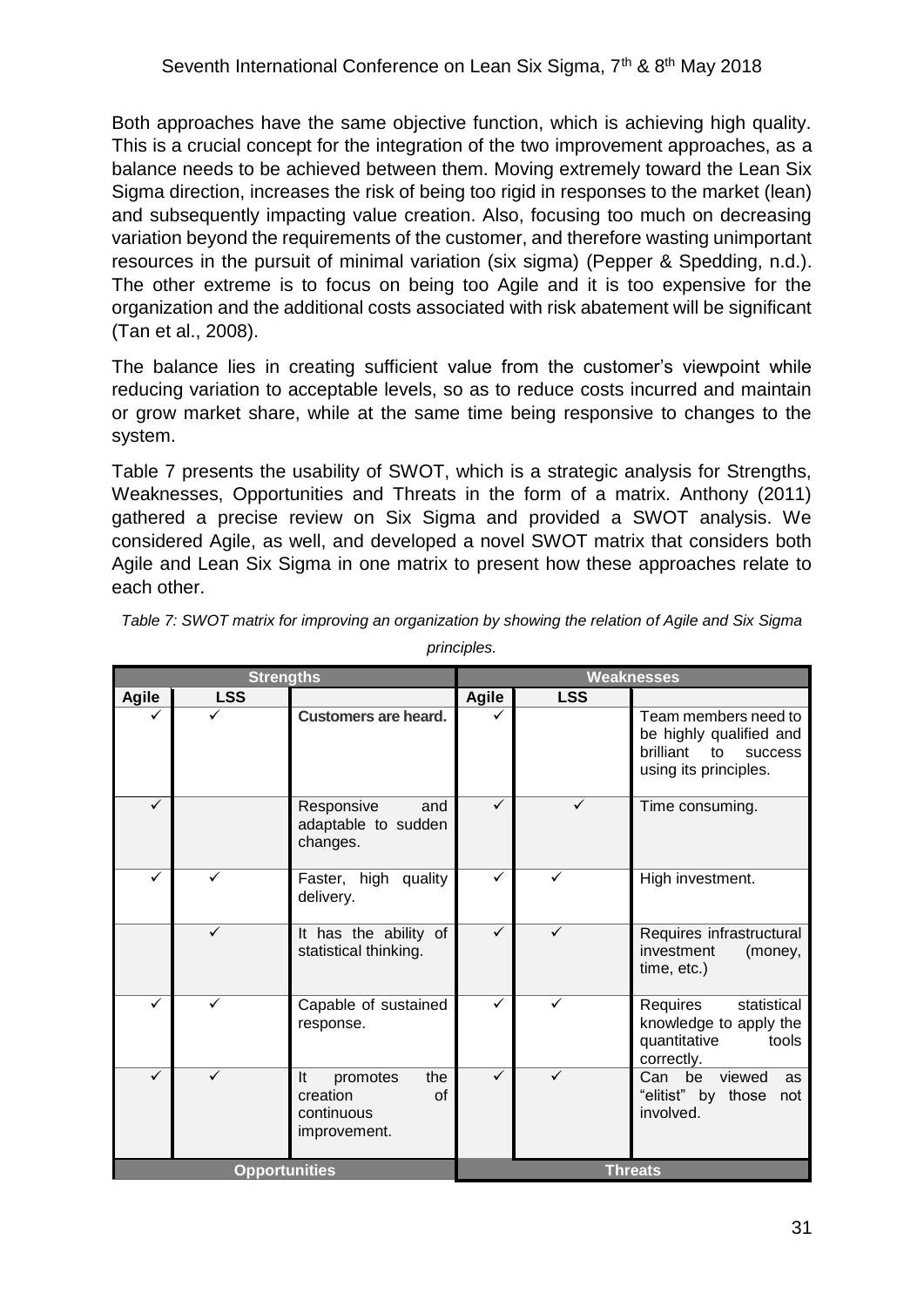| <b>Agile</b> | <b>LSS</b>   |                                                                                                                                     | <b>Agile</b> | <b>LSS</b> |                                                                                                                                                  |
|--------------|--------------|-------------------------------------------------------------------------------------------------------------------------------------|--------------|------------|--------------------------------------------------------------------------------------------------------------------------------------------------|
|              |              | Late<br>changes<br>are<br>welcomed.                                                                                                 |              |            | Lack of courses on Six<br>Sigma<br>in<br>academic<br>institutions.                                                                               |
|              | $\checkmark$ | Growing<br>in<br>some<br>developing countries.                                                                                      | ✓            | ✓          | It may lose sight of what<br>it is trying to achieve<br>(sometimes something<br>is just fine and does not<br>need to be tweaked or<br>improved). |
|              |              | Early and predictable<br>delivery.                                                                                                  |              |            | Lack of visionary in<br>many organizations                                                                                                       |
|              | $\checkmark$ | Developing<br>and<br>deploying in SMEs.                                                                                             | ✓            | ✓          | Expensive.                                                                                                                                       |
| ✓            |              | Achieving reasonable<br>results<br>forcing<br>by<br>organization<br>into<br><sub>a</sub><br>repetitive design or<br>implementation. | ✓            | ✓          | Lack of collaboration<br>between industrial and<br>academic worlds.                                                                              |
| ✓            |              | Predicting costs and<br>schedule.                                                                                                   |              | ✓          | The empowerment of<br>engineers<br>risk<br>and<br>scientists<br>make<br>may<br>afraid<br>managers<br>initially.                                  |
| ✓            | ✓            | Developing<br>many<br>applications in public<br>sector organizations.                                                               | ✓            | ✓          | Can<br>be<br>seen<br>as<br>"cumbersome".                                                                                                         |

Based on the analysis in this paper, it is evident that Six Sigma offers a route to creating a stable, secure, and robust structure in any system that would benefit from reducing non-conformances, thus producing more reliable and consistent output. In a "steady state world," this degree of resilience would suffice, but faced with unpredictable events, the system also needs to be agile and fast reactionary. The key mission lies in the usage of Agile and Lean Six Sigma together to increase control over the system and the ability to shift in output, as required, in order to neutralize any disruptive events to the system. As shown in Figures 4 and 5, adding Agile to Lean Six sigma approach can help any system adapt faster and ultimately be more efficient in providing service to customers.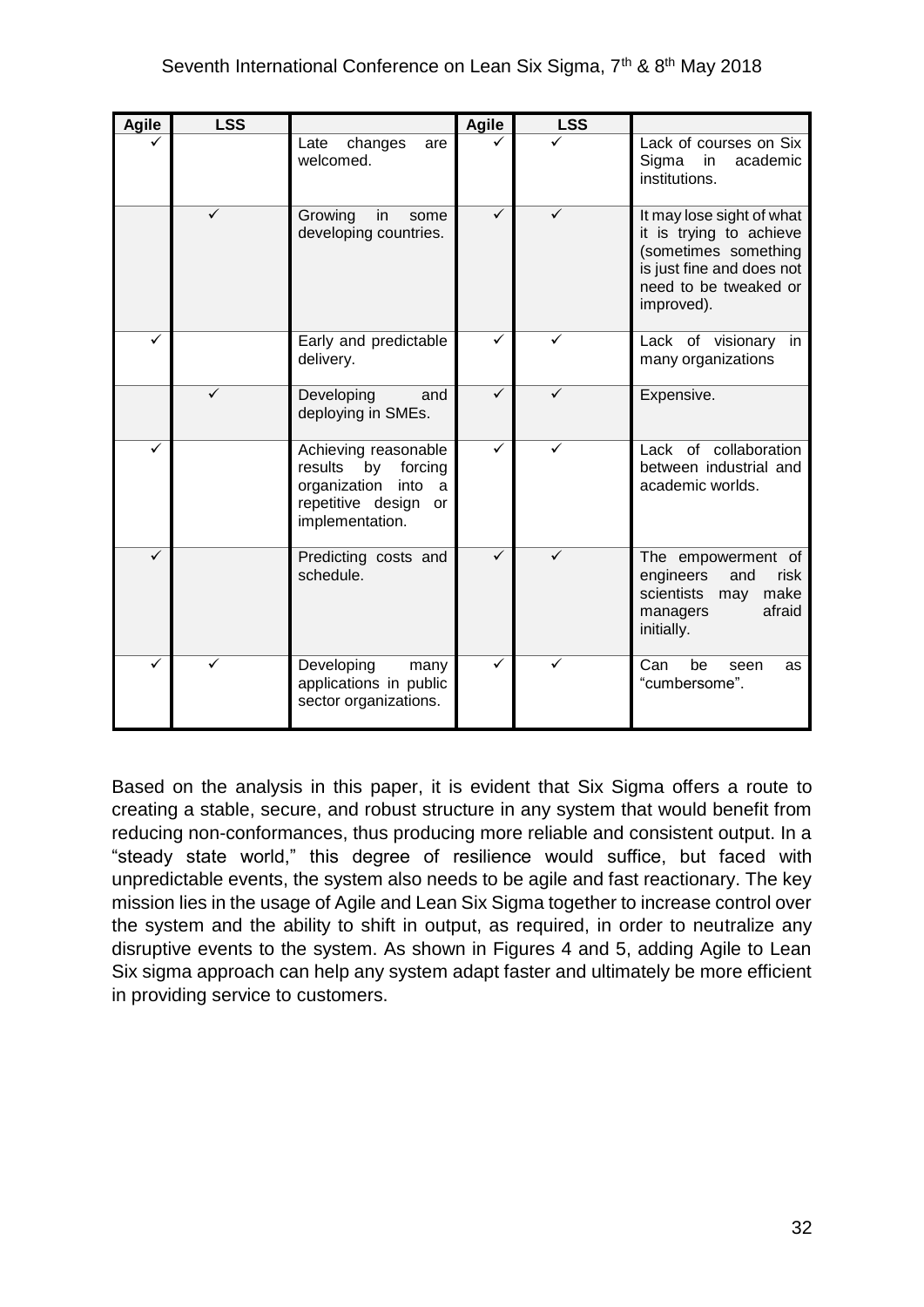

*Figure 6: Before using Agile in an organization.*



*Figure 7: After using Agile in an organization.*

#### **Conclusions**

The purpose of this paper is to describe strengths, weaknesses, threats, and opportunities of Agile and Lean Six Sigma together. It is the authors' recommendation that there is a lot to gain if organizations are able to combine these concepts. Indeed, the concepts are complementary; especially Agile is an excellent strategy, which could be combined with LSS, in order to strengthen the values of an organization.

#### **References**

Andersson, R., Eriksson, H., & Torstensson, H. (n.d.). Similarities and differences between TQM, six sigma and lean. https://doi.org/10.1108/09544780610660004

Antony, J., & Banuelas, R. (2002). Measuring Business Excellence Key ingredients for the effective implementation of Six Sigma program. *Measuring Business Excellence Managerial Auditing Journal*, *6*(8), 20–27. Retrieved from https://doi.org/10.1108/13683040210451679